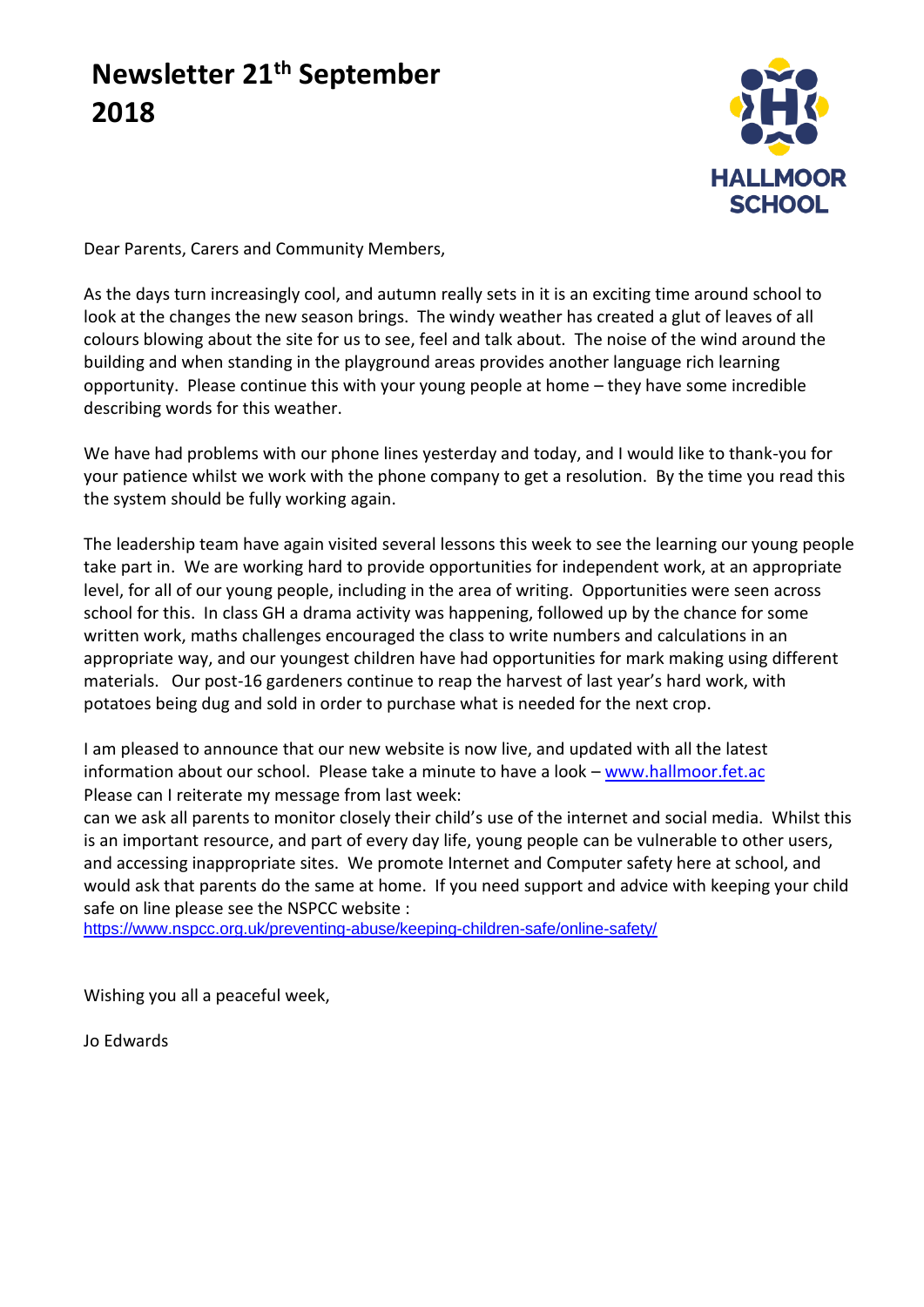# **Newsletter 21th September 2018**



### **Important Dates**

Parents evening – 23rd October 2018

Training days for this year are as follows:

Monday 5th November 2018 Monday 29th April 2019 Monday 22nd July 2019 - please note the last day for students next summer is **Friday 20th July 2019**.

# **Time of the school day**

You are cordially reminded that students at Hallmoor School are in lessons from 9am to 3pm daily. It is a requirement in law that 25 hours of education, excluding breaks, is provided – these hours allow us to deliver this. Students may attend breakfast club from 8.40, or meet their friends in the playground. Due to Health and Safety restrictions there are no staff to receive students prior to this as it is outside of their contracted hours, and therefore we ask parents not to leave children unsupervised on site prior to this. Students will be dismissed from their classes at 3pm. Any queries regarding transport should be directed to Birmingham City Council, as we do not arrange this ourselves. Thank-you for your support with this.

## **Mobile phones**

Please be aware that we do not allow students to have mobile phones during the school day. For those students who need to bring a phone with them each day it is our expectation that they hand them in to their tutor at the start of the day for safe keeping. Please reinforce this message with your child in order to prevent problems arising during the school day.